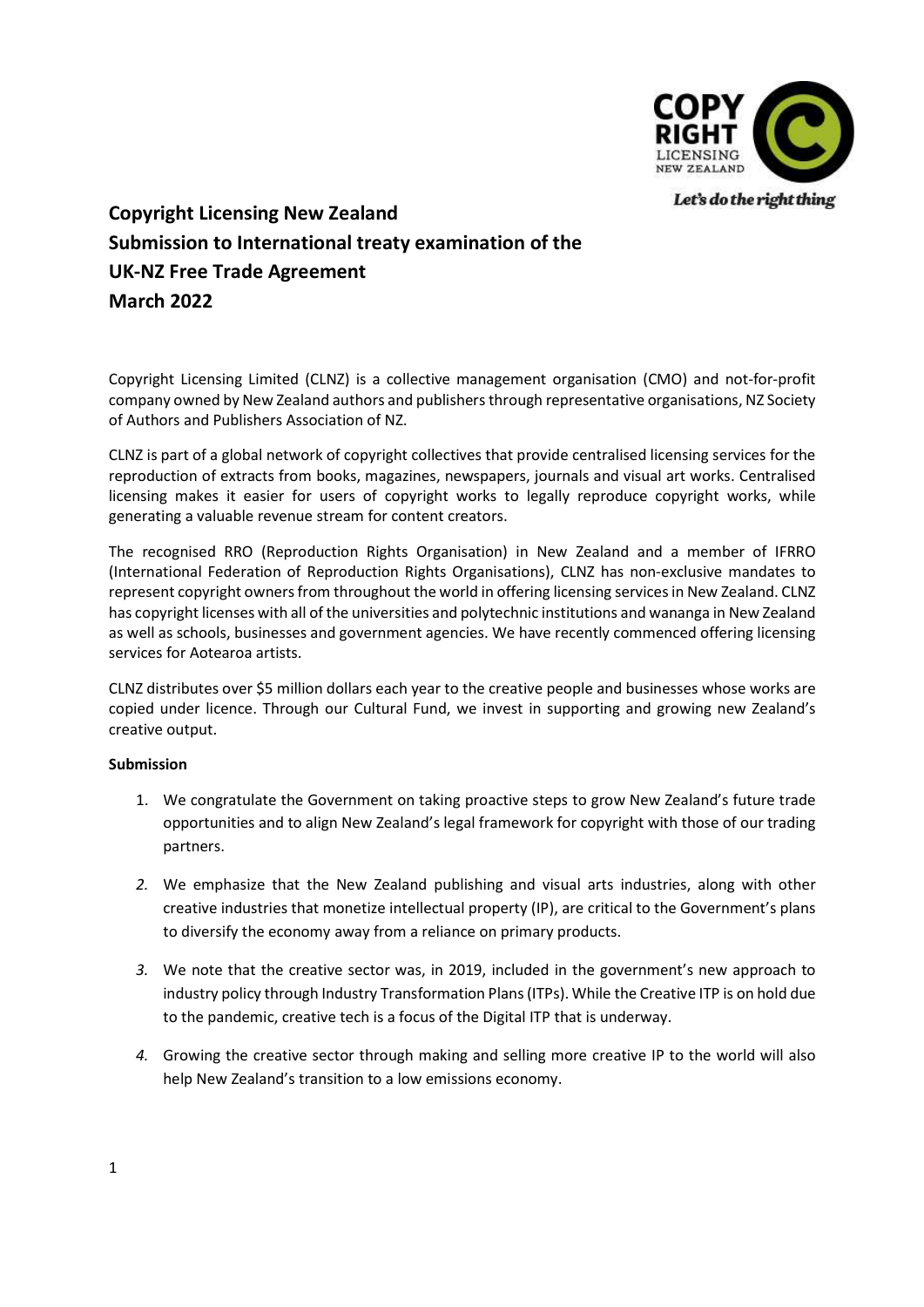- 5. The value of a strong local publishing industry is not purely economic. It is difficult to imagine how New Zealand schools could effectively teach our children about their own country and culture without access to content that is written and published here. There are significant wellbeing benefits for all New Zealanders from the creation of books, stories and art by New Zealanders, both for New Zealand and for the world.
- 6. We fully support the implementation of a copyright term that aligns the rights of New Zealand creators with those of both their UK counterparts, and those in other countries.
- 7. We note that harmonised copyright terms make it easier for both creators and users of creative content to engage in the use and licensing of copyright works. Harmonisation is a goal of FTA's and there's no reason why the creative sector should not benefit from harmonisation as many physical goods sectors have through the efforts of trade negotiators.
- 8. There does not seem to be a reasonable justification for deferring implementation of the term extension by 15 years. We submit that New Zealand creators should have access to the same term of rights as those in the UK as soon as possible.
- 9. We note the statement on Pg 69 of the NIA regarding an "increased number of works for which use and access will be restricted". This is not correct. The extended term of copyright will mean that permissions, exceptions and payment are considerations when using others' copyright works. It is only free, non-permissioned access that will change.
- 10. "Commercial value" is not the only consideration in regard to the use by others of copyright works. An author's moral rights are vitally important to both the author and to their estate.
- 11. We applaud the inclusion in the Intellectual Property chapter of steps to be taken by both parties to better recognise and support the rights of Māori in traditional knowledge and traditional cultural expressions.
- 12. We fully support the implementation of an Artist's Resale Royalty scheme that will give Aotearoa artists the opportunity to benefit from the increasing value of their work in the secondary market.
- 13. We are working with our Australian colleagues at Copyright Agency to learn from their experience of operating the ARR. The benefits that will accrue to early-career Māori and Pasifika artists are an exciting opportunity.
- 14. The Australian experience demonstrates that the ARR needs to be carefully legislated to ensure that all parties to the scheme are clear as to what is required of them. Readily enforceable penalties are needed for non-compliance.